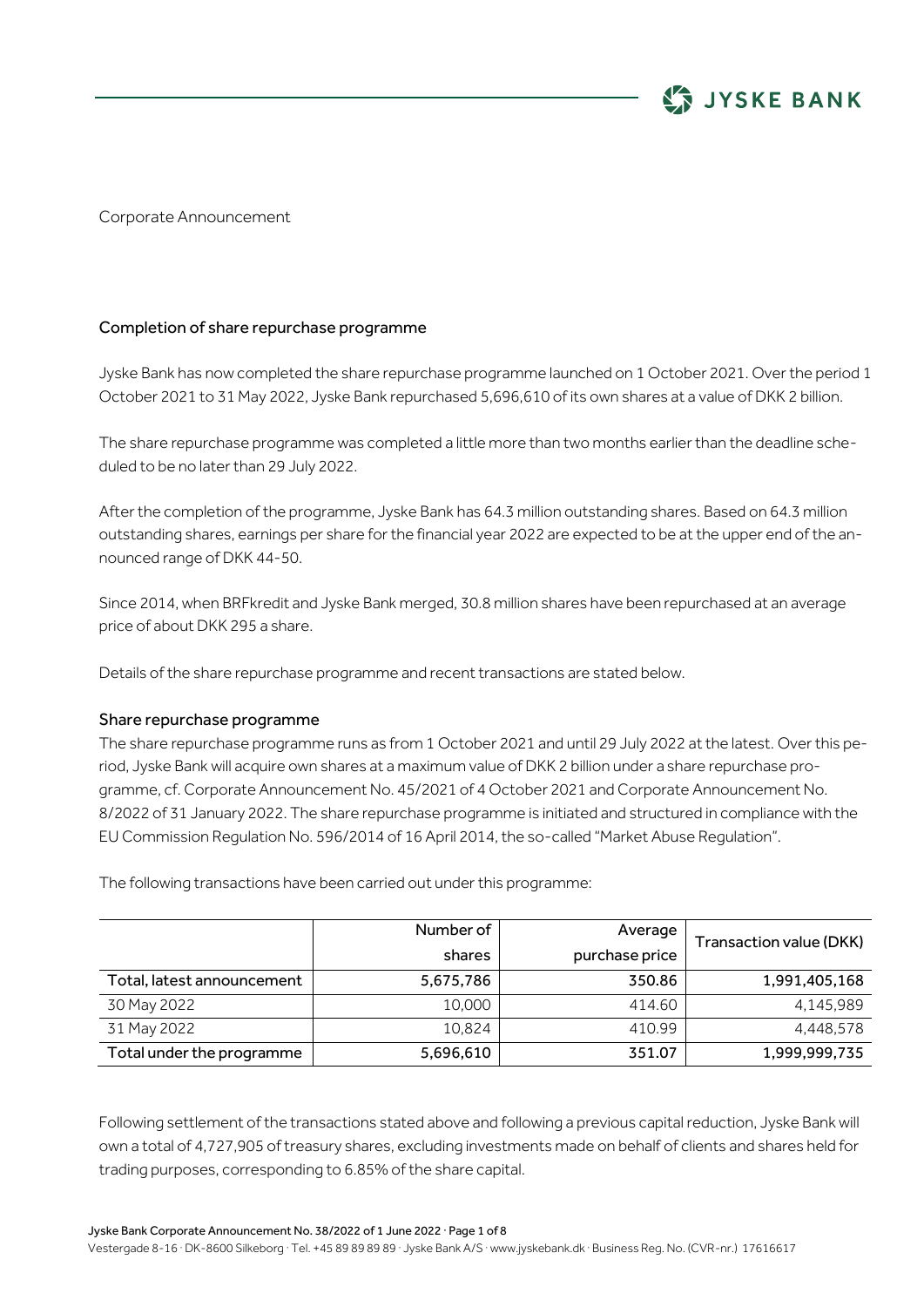

In accordance with the EU Commission Regulation No. 596/2014, transactions related to the share repurchase programme are attached to this corporate announcement in detailed form.

Yours faithfully, Jyske Bank

Contact: Birger Krøgh Nielsen, CFO, tel. +45 89 89 64 44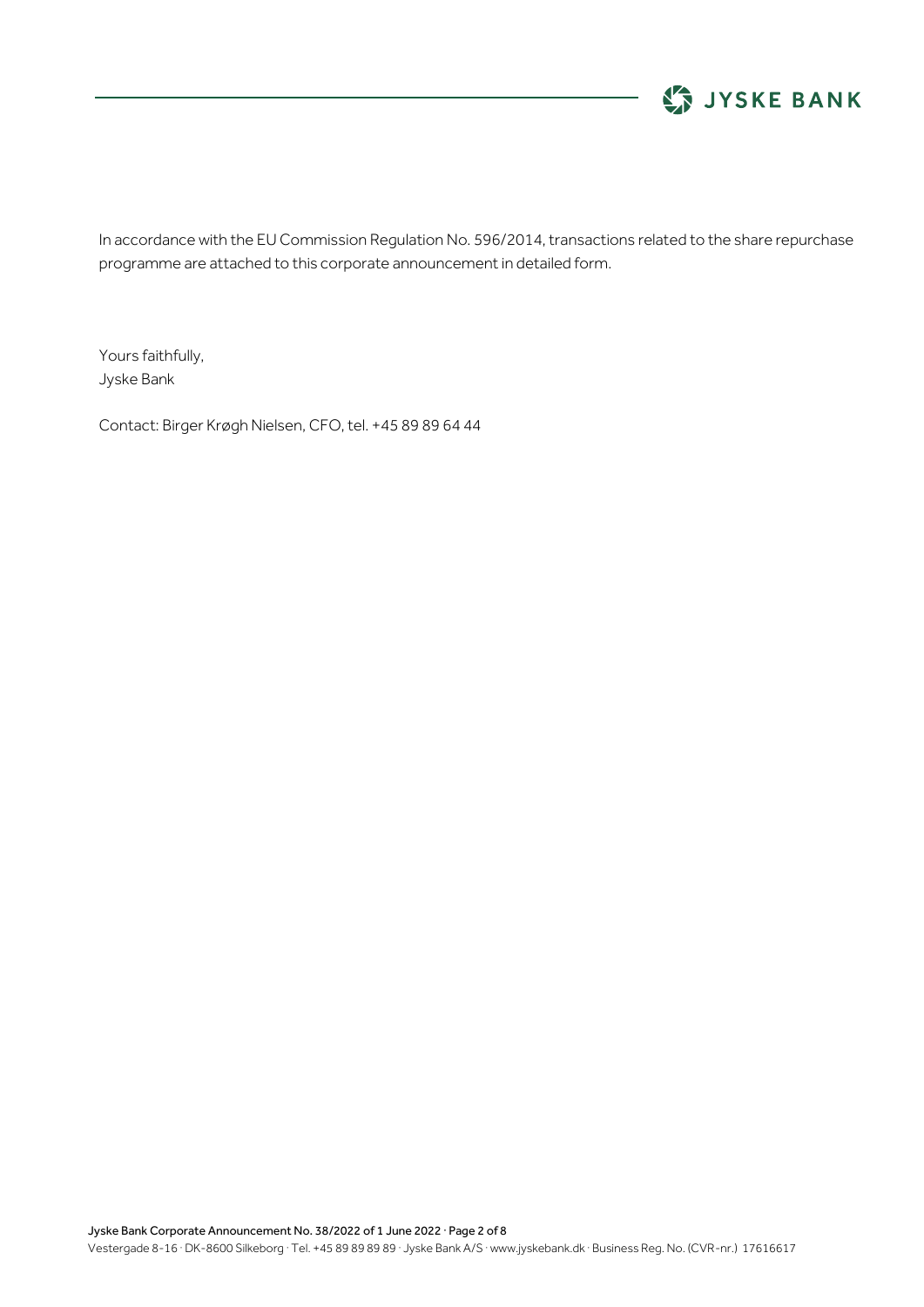| Date       | Volume         | <b>Price</b> | Currency   | Time (UK) | Venue       |
|------------|----------------|--------------|------------|-----------|-------------|
| 31-05-2022 | 109            | 413.2        | DKK        | 08:01:20  | <b>XCSE</b> |
| 31-05-2022 | 187            | 413.3        | DKK        | 08:01:20  | XCSE        |
| 31-05-2022 | 120            | 413.1        | DKK        | 08:01:20  | XCSE        |
| 31-05-2022 | 55             | 413.1        | DKK        | 08:01:20  | XCSE        |
| 31-05-2022 | 44             | 413          | DKK        | 08:01:20  | <b>XCSE</b> |
| 31-05-2022 | 34             | 413          | DKK        | 08:01:20  | XCSE        |
| 31-05-2022 | 43             | 413          | DKK        | 08:01:20  | XCSE        |
| 31-05-2022 | 7              | 413.3        | DKK        | 08:01:49  | XCSE        |
| 31-05-2022 | $\overline{7}$ | 413.3        | DKK        | 08:01:56  | XCSE        |
| 31-05-2022 | 7              | 413.3        | DKK        | 08:02:08  | XCSE        |
| 31-05-2022 | 7              | 413.4        | DKK        | 08:02:23  | <b>XCSE</b> |
| 31-05-2022 | 21             | 413.4        | DKK        | 08:02:29  | XCSE        |
| 31-05-2022 | 65             | 413.4        | DKK        | 08:02:39  | <b>XCSE</b> |
| 31-05-2022 | 34             | 413.4        | DKK        | 08:02:39  | XCSE        |
| 31-05-2022 | 69             | 413.1        | <b>DKK</b> | 08:02:41  | <b>XCSE</b> |
| 31-05-2022 | 85             | 412.8        | DKK        | 08:03:07  | XCSE        |
| 31-05-2022 | $\overline{7}$ | 413.1        | DKK        | 08:04:02  | <b>XCSE</b> |
| 31-05-2022 | 7              | 413.1        | DKK        | 08:04:26  | XCSE        |
| 31-05-2022 | 104            | 413.1        | DKK        | 08:04:33  | <b>XCSE</b> |
| 31-05-2022 | 20             | 413          | DKK        | 08:04:33  | XCSE        |
| 31-05-2022 | 44             | 413          | DKK        | 08:04:33  | <b>XCSE</b> |
| 31-05-2022 | 7              | 412.9        | DKK        | 08:04:34  | XCSE        |
| 31-05-2022 | 91             | 411.1        | DKK        | 08:06:35  | XCSE        |
| 31-05-2022 | 67             | 411.2        | DKK        | 08:06:58  | <b>XCSE</b> |
| 31-05-2022 | 91             | 411.8        | DKK        | 08:08:24  | XCSE        |
| 31-05-2022 | 49             | 411.3        | DKK        | 08:08:24  | XCSE        |
| 31-05-2022 | 59             | 411.3        | DKK        | 08:10:16  | XCSE        |
| 31-05-2022 | 53             | 411.6        | DKK        | 08:11:21  | XCSE        |
| 31-05-2022 | 53             | 409.7        | DKK        | 08:12:42  | XCSE        |
| 31-05-2022 | 55             | 409.8        | DKK        | 08:16:04  | XCSE        |
| 31-05-2022 | 83             | 409.9        | DKK        | 08:16:04  | <b>XCSE</b> |
| 31-05-2022 | 56             | 408.9        | DKK        | 08:17:31  | XCSE        |
| 31-05-2022 | 58             | 409          | DKK        | 08:19:03  | XCSE        |
| 31-05-2022 | 74             | 408.4        | DKK        | 08:20:16  | <b>XCSE</b> |
| 31-05-2022 | 74             | 408.4        | DKK        | 08:22:04  | XCSE        |
| 31-05-2022 | 75             | 407.9        | DKK        | 08:23:14  | <b>XCSE</b> |
| 31-05-2022 | 77             | 408.5        | DKK        | 08:25:42  | <b>XCSE</b> |
| 31-05-2022 | 63             | 408.9        | DKK        | 08:29:03  | <b>XCSE</b> |
| 31-05-2022 | 63             | 408.7        | <b>DKK</b> | 08:34:02  | <b>XCSE</b> |
| 31-05-2022 | 55             | 408.6        | <b>DKK</b> | 08:36:09  | <b>XCSE</b> |
| 31-05-2022 | 15             | 408.6        | DKK        | 08:36:09  | <b>XCSE</b> |
| 31-05-2022 | 93             | 408.4        | DKK        | 08:38:45  | <b>XCSE</b> |
| 31-05-2022 | 74             | 409.4        | DKK        | 08:44:55  | <b>XCSE</b> |
| 31-05-2022 | 69             | 410.6        | DKK        | 08:51:07  | <b>XCSE</b> |
| 31-05-2022 | 82             | 410.5        | DKK        | 08:51:54  | <b>XCSE</b> |
| 31-05-2022 | 77             | 410.4        | DKK        | 08:52:51  | <b>XCSE</b> |
| 31-05-2022 | 116            | 410.9        | DKK        | 08:59:19  | <b>XCSE</b> |
| 31-05-2022 | 109            | 410.9        | DKK        | 08:59:19  | <b>XCSE</b> |
| 31-05-2022 | 10             | 410.9        | DKK        | 08:59:19  | <b>XCSE</b> |
| 31-05-2022 | 241            | 412.3        | DKK        | 09:05:10  | <b>XCSE</b> |
| 31-05-2022 | 91             | 412.3        | DKK        | 09:05:26  | <b>XCSE</b> |
| 31-05-2022 | 59             | 412.2        | DKK        | 09:05:26  | <b>XCSE</b> |
| 31-05-2022 | 8              | 412.5        | DKK        | 09:07:23  | <b>XCSE</b> |
| 31-05-2022 | 81             | 412.5        | DKK        | 09:07:23  | <b>XCSE</b> |
| 31-05-2022 | 8              | 412.3        | DKK        | 09:07:24  | <b>XCSE</b> |
| 31-05-2022 | 17             | 412.1        | DKK        | 09:10:47  | <b>XCSE</b> |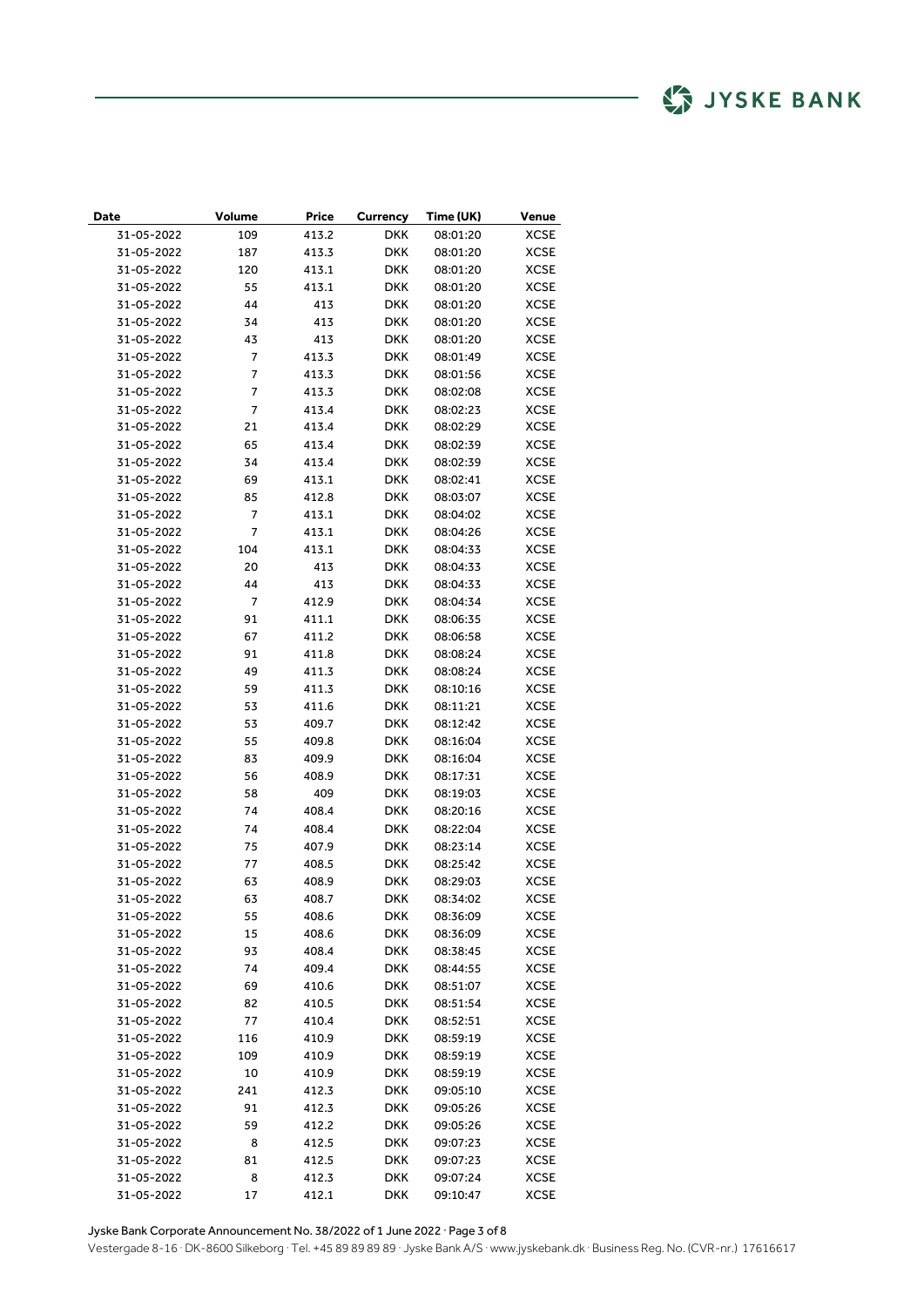| 31-05-2022 | 69  | 412.1          | DKK        | 09:11:44 | XCSE        |
|------------|-----|----------------|------------|----------|-------------|
| 31-05-2022 | 67  | 411.6          | DKK        | 09:14:32 | XCSE        |
| 31-05-2022 | 11  | 411.6          | DKK        | 09:14:32 | XCSE        |
| 31-05-2022 | 85  | 411.9          | DKK        | 09:15:36 | XCSE        |
| 31-05-2022 | 11  | 412.3          | DKK        | 09:18:43 | XCSE        |
| 31-05-2022 | 91  | 412.3          | DKK        | 09:18:43 | XCSE        |
| 31-05-2022 | 119 | 412.3          | DKK        | 09:19:49 | XCSE        |
| 31-05-2022 | 102 | 412.9          | DKK        | 09:26:00 | XCSE        |
| 31-05-2022 | 88  | 413.7          | DKK        | 09:32:04 | XCSE        |
| 31-05-2022 | 81  | 413.7          | DKK        | 09:33:28 | XCSE        |
| 31-05-2022 | 42  | 413.7          | DKK        | 09:33:28 | XCSE        |
| 31-05-2022 | 93  | 413.6          | DKK        | 09:33:30 | XCSE        |
| 31-05-2022 | 1   | 413.5          | DKK        | 09:33:33 | XCSE        |
| 31-05-2022 | 80  | 414            | DKK        | 09:38:06 | XCSE        |
| 31-05-2022 | 27  | 414.4          | DKK        | 09:43:03 | <b>XCSE</b> |
| 31-05-2022 | 50  | 414.4          | DKK        | 09:43:03 | XCSE        |
| 31-05-2022 | 66  | 414.4          | DKK        | 09:45:56 | XCSE        |
| 31-05-2022 | 109 | 414.4          | DKK        | 09:50:51 | XCSE        |
| 31-05-2022 | 7   | 414.4          | DKK        | 09:50:51 | XCSE        |
| 31-05-2022 | 81  | 414.3          | DKK        | 09:55:59 | XCSE        |
| 31-05-2022 | 125 | 414.7          | <b>DKK</b> | 09:57:51 | XCSE        |
| 31-05-2022 | 69  | 414.6          | DKK        | 09:57:51 | XCSE        |
| 31-05-2022 | 53  | 413.3          | DKK        | 10:04:19 | XCSE        |
| 31-05-2022 | 101 | 414.1          | DKK        | 10:11:14 | XCSE        |
| 31-05-2022 | 32  | 414            | DKK        | 10:11:14 | XCSE        |
| 31-05-2022 | 35  | 414            | DKK        | 10:11:14 | XCSE        |
| 31-05-2022 | 17  | 413.9          | DKK        | 10:11:15 | XCSE        |
| 31-05-2022 | 55  | 413.8          | DKK        | 10:13:01 | XCSE        |
| 31-05-2022 | 51  | 413.7          | DKK        | 10:14:14 | XCSE        |
| 31-05-2022 | 98  | 413.6          | DKK        | 10:18:44 | XCSE        |
| 31-05-2022 | 82  | 413.6          | DKK        | 10:22:57 | <b>XCSE</b> |
| 31-05-2022 | 8   | 413.5          | DKK        | 10:22:57 | XCSE        |
| 31-05-2022 | 47  | 413.5          | DKK        | 10:22:57 | XCSE        |
| 31-05-2022 | 32  | 413.2          | DKK        | 10:29:25 | XCSE        |
| 31-05-2022 | 58  | 413.2          | DKK        | 10:29:25 | XCSE        |
| 31-05-2022 | 16  | 413.1          | DKK        | 10:30:31 | XCSE        |
| 31-05-2022 | 50  | 413.1          | DKK        | 10:30:31 | XCSE        |
| 31-05-2022 | 66  | 413            | DKK        | 10:30:31 | XCSE        |
| 31-05-2022 | 68  | 411.9          | DKK        | 10:35:29 | XCSE        |
| 31-05-2022 | 28  | 411.9          | DKK        | 10:35:29 | XCSE        |
| 31-05-2022 | 65  | 411.5          | <b>DKK</b> | 10:38:02 | <b>XCSE</b> |
| 31-05-2022 | 50  | 411.6          | DKK        | 10:40:50 | XCSE        |
| 31-05-2022 | 10  | 411.6          | DKK        | 10:40:50 | XCSE        |
| 31-05-2022 | 140 | 411.6          | DKK        | 10:40:50 | <b>XCSE</b> |
| 31-05-2022 | 129 | 411.3          | <b>DKK</b> | 10:42:34 | <b>XCSE</b> |
| 31-05-2022 | 10  | 411.2          | DKK        | 10:42:34 | XCSE        |
| 31-05-2022 | 78  | 411.2          | DKK        | 10:42:34 | XCSE        |
| 31-05-2022 | 127 | 411.3          | DKK        | 10:42:34 | XCSE        |
| 31-05-2022 | 88  | 411.1          | DKK        | 10:47:46 | XCSE        |
| 31-05-2022 | 98  | 411.9          | DKK        | 10:55:42 | XCSE        |
| 31-05-2022 | 65  | 411.8          | <b>DKK</b> | 10:55:42 | XCSE        |
| 31-05-2022 | 100 | 411.7          | <b>DKK</b> | 10:55:43 | <b>XCSE</b> |
| 31-05-2022 | 82  | 411.9          | <b>DKK</b> | 10:59:39 | XCSE        |
| 31-05-2022 | 87  | 411.2          | <b>DKK</b> | 11:02:45 | XCSE        |
| 31-05-2022 | 88  | 410.8          | DKK        | 11:09:09 | <b>XCSE</b> |
| 31-05-2022 | 69  |                |            | 11:09:09 | <b>XCSE</b> |
| 31-05-2022 | 104 | 410.6<br>410.8 | DKK<br>DKK | 11:18:55 | <b>XCSE</b> |
|            |     |                |            |          |             |

Jyske Bank Corporate Announcement No. 38/2022 of 1 June 2022 ∙ Page 4 of 8 Vestergade 8-16 ∙ DK-8600 Silkeborg ∙ Tel. +45 89 89 89 89 ∙ Jyske Bank A/S ∙ www.jyskebank.dk ∙ Business Reg. No. (CVR-nr.) 17616617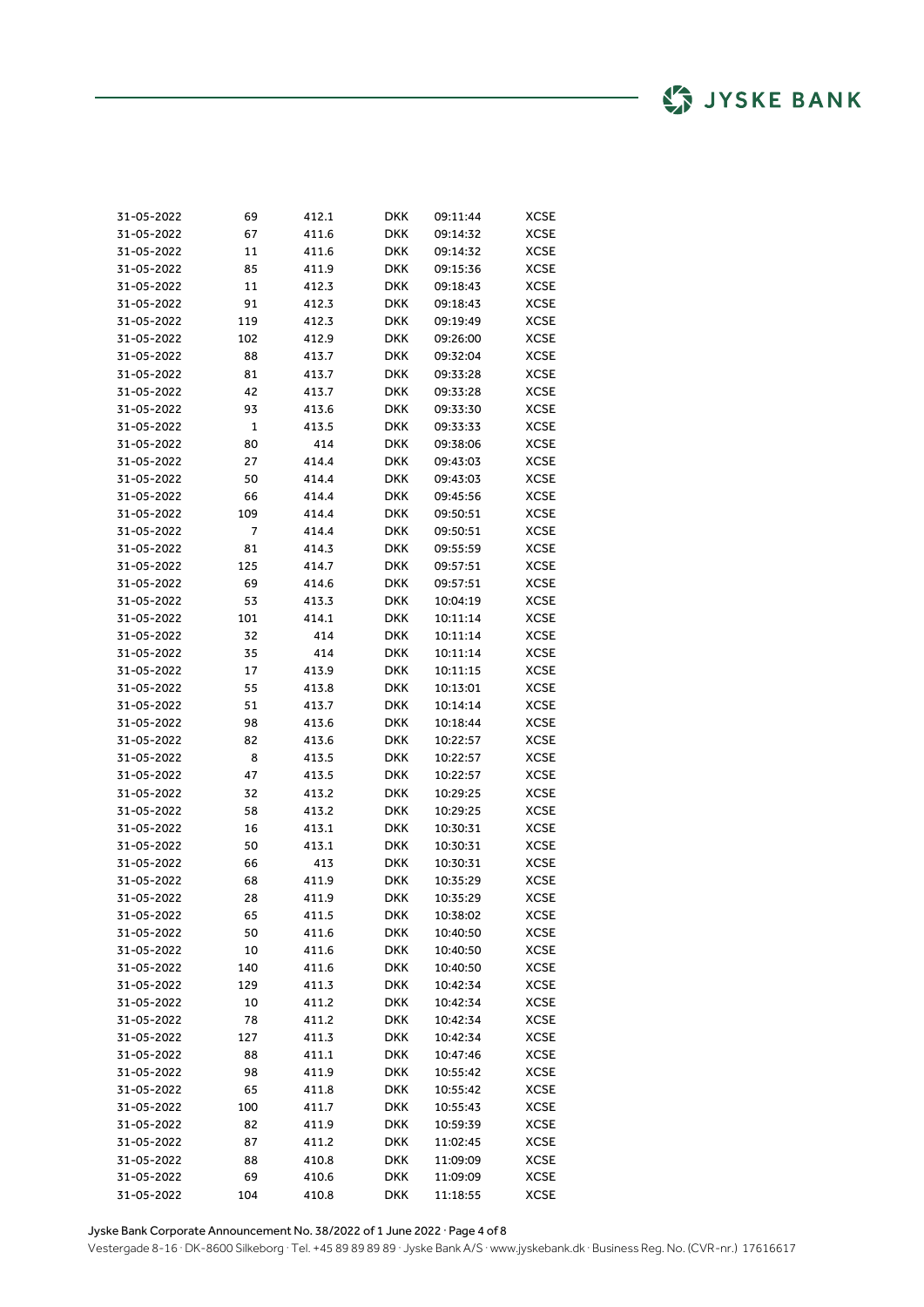| 31-05-2022 | 1   | 410.7 | DKK        | 11:18:58 | XCSE        |
|------------|-----|-------|------------|----------|-------------|
| 31-05-2022 | 10  | 410.7 | DKK        | 11:18:58 | XCSE        |
| 31-05-2022 | 119 | 410.9 | DKK        | 11:24:43 | XCSE        |
| 31-05-2022 | 69  | 410.8 | DKK        | 11:28:41 | XCSE        |
| 31-05-2022 | 69  | 410.7 | DKK        | 11:28:41 | XCSE        |
| 31-05-2022 | 61  | 409.5 | DKK        | 11:35:47 | XCSE        |
| 31-05-2022 | 10  | 409.5 | DKK        | 11:40:54 | XCSE        |
| 31-05-2022 | 99  | 409.5 | DKK        | 11:40:54 | XCSE        |
| 31-05-2022 | 2   | 409.5 | DKK        | 11:40:54 | XCSE        |
| 31-05-2022 | 83  | 409.6 | DKK        | 11:42:53 | XCSE        |
| 31-05-2022 | 109 | 410.1 | DKK        | 11:47:58 | XCSE        |
| 31-05-2022 | 118 | 410.1 | DKK        | 11:53:21 | <b>XCSE</b> |
| 31-05-2022 | 7   | 410.1 | DKK        | 11:53:21 | XCSE        |
| 31-05-2022 | 86  | 410   | DKK        | 11:53:21 | XCSE        |
| 31-05-2022 | 51  | 409.5 | DKK        | 11:56:20 | XCSE        |
| 31-05-2022 | 13  | 409.5 | DKK        | 11:56:20 | XCSE        |
| 31-05-2022 | 114 | 409.1 | DKK        | 12:04:35 | XCSE        |
| 31-05-2022 | 69  | 409.1 | DKK        | 12:06:58 | XCSE        |
| 31-05-2022 | 101 | 409   | DKK        | 12:08:17 | XCSE        |
| 31-05-2022 | 93  | 408.7 | DKK        | 12:10:51 | XCSE        |
| 31-05-2022 | 7   | 408.7 | DKK        | 12:10:51 | XCSE        |
| 31-05-2022 | 155 | 408.8 | DKK        | 12:10:51 | XCSE        |
| 31-05-2022 | 22  | 408.6 | DKK        | 12:12:38 | XCSE        |
| 31-05-2022 | 28  | 408.9 | DKK        | 12:18:21 | XCSE        |
| 31-05-2022 | 79  | 409   | DKK        | 12:18:21 | XCSE        |
| 31-05-2022 | 102 | 409.6 | DKK        | 12:21:54 | XCSE        |
| 31-05-2022 | 92  | 409.5 | DKK        | 12:21:54 | XCSE        |
| 31-05-2022 | 10  | 409.5 | DKK        | 12:21:54 | XCSE        |
| 31-05-2022 | 96  | 408.7 | DKK        | 12:33:06 | XCSE        |
| 31-05-2022 | 53  | 408.6 | DKK        | 12:36:09 | XCSE        |
| 31-05-2022 | 68  | 407.9 | DKK        | 12:39:47 | XCSE        |
| 31-05-2022 | 78  | 407.8 | DKK        | 12:39:47 | XCSE        |
| 31-05-2022 | 70  | 407.8 | DKK        | 12:50:05 | XCSE        |
| 31-05-2022 | 29  | 407.8 | DKK        | 12:50:05 | XCSE        |
| 31-05-2022 | 39  | 407.7 | DKK        | 12:50:05 | XCSE        |
| 31-05-2022 | 27  | 407.7 | DKK        | 12:50:05 | XCSE        |
| 31-05-2022 | 69  | 407.8 | DKK        | 12:52:56 | XCSE        |
| 31-05-2022 | 99  | 407.8 | DKK        | 12:56:05 | XCSE        |
| 31-05-2022 | 72  | 408.4 | DKK        | 13:01:35 | XCSE        |
| 31-05-2022 | 7   | 408.4 | DKK        | 13:01:35 | <b>XCSE</b> |
| 31-05-2022 | 69  | 408.3 | DKK        | 13:01:39 | <b>XCSE</b> |
| 31-05-2022 | 87  | 408.1 | <b>DKK</b> | 13:06:52 | <b>XCSE</b> |
| 31-05-2022 | 76  | 407.6 | DKK        | 13:11:05 | XCSE        |
| 31-05-2022 | 95  | 407.8 | DKK        | 13:17:15 | XCSE        |
| 31-05-2022 | 122 | 408.9 | DKK        | 13:18:49 | XCSE        |
| 31-05-2022 | 105 | 409.1 | DKK        | 13:25:24 | XCSE        |
| 31-05-2022 | 70  | 409.4 | <b>DKK</b> | 13:29:30 | XCSE        |
| 31-05-2022 | 300 | 409   | DKK        | 13:53:23 | XCSE        |
| 31-05-2022 | 126 | 409   | DKK        | 13:56:35 | XCSE        |
| 31-05-2022 | 77  | 408.7 | DKK        | 13:56:56 | XCSE        |
| 31-05-2022 | 20  | 408.5 | DKK        | 13:57:04 | <b>XCSE</b> |
| 31-05-2022 | 1   | 409.2 | DKK        | 14:26:03 | <b>XCSE</b> |
| 30-05-2022 | 85  | 413.5 | <b>DKK</b> | 08:01:12 | XCSE        |
| 30-05-2022 | 124 | 413.6 | <b>DKK</b> | 08:01:12 | XCSE        |
| 30-05-2022 | 11  | 415.4 | DKK        | 08:03:27 | XCSE        |
| 30-05-2022 | 83  | 415.4 | DKK        | 08:03:27 | <b>XCSE</b> |
| 30-05-2022 | 86  | 417.9 | DKK        | 08:05:02 | XCSE        |

Jyske Bank Corporate Announcement No. 38/2022 of 1 June 2022 ∙ Page 5 of 8 Vestergade 8-16 ∙ DK-8600 Silkeborg ∙ Tel. +45 89 89 89 89 ∙ Jyske Bank A/S ∙ www.jyskebank.dk ∙ Business Reg. No. (CVR-nr.) 17616617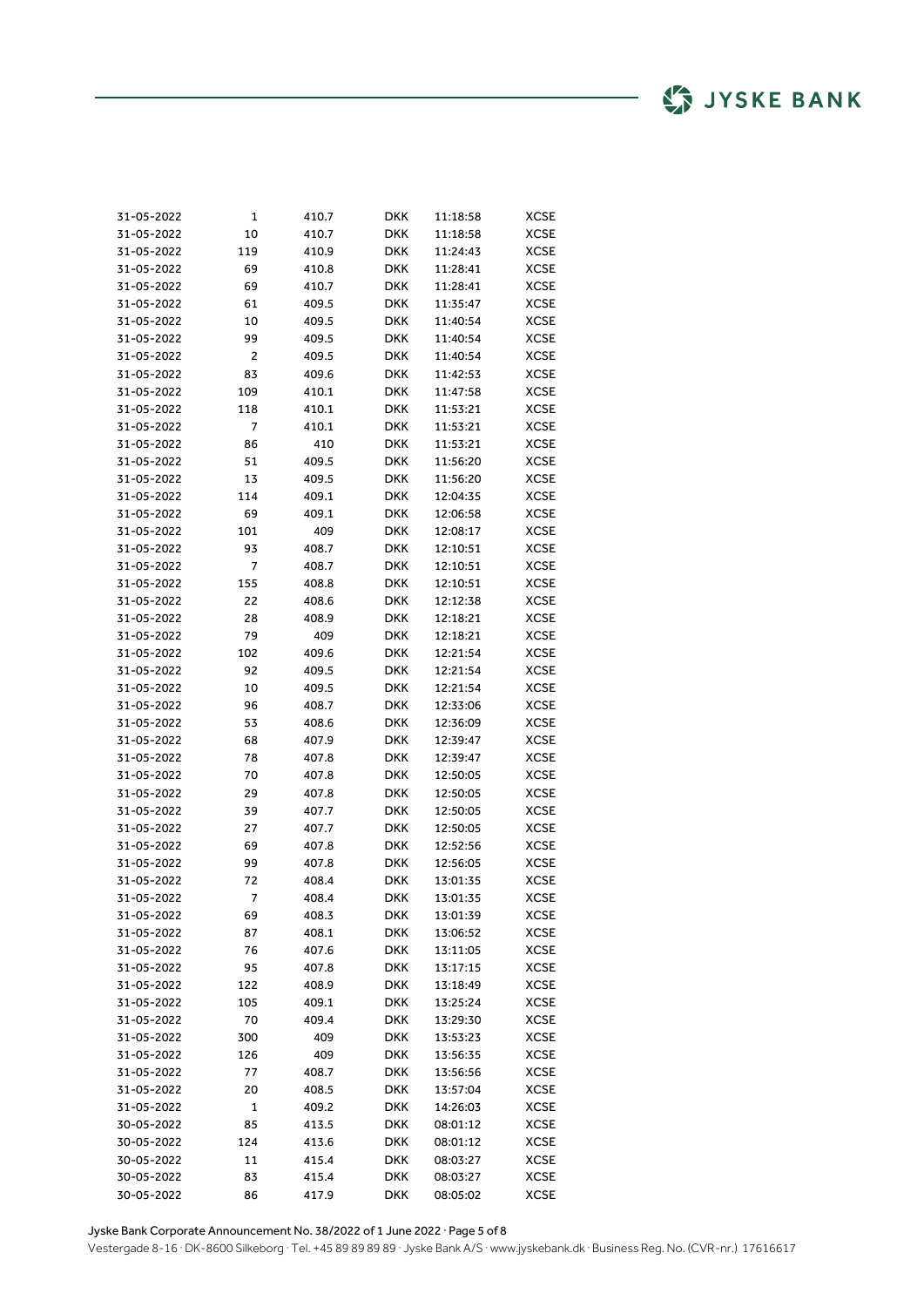| 30-05-2022 | 37  | 417.9 | DKK | 08:05:02 | XCSE        |
|------------|-----|-------|-----|----------|-------------|
| 30-05-2022 | 64  | 418.8 | DKK | 08:06:00 | XCSE        |
| 30-05-2022 | 64  | 418.6 | DKK | 08:07:03 | <b>XCSE</b> |
| 30-05-2022 | 53  | 417.2 | DKK | 08:08:34 | XCSE        |
| 30-05-2022 | 11  | 417.2 | DKK | 08:08:34 | XCSE        |
| 30-05-2022 | 28  | 416.9 | DKK | 08:08:39 | XCSE        |
| 30-05-2022 | 6   | 416.9 | DKK | 08:08:39 | XCSE        |
| 30-05-2022 | 77  | 415.8 | DKK | 08:10:31 | XCSE        |
| 30-05-2022 | 77  | 415.9 | DKK | 08:10:31 | XCSE        |
| 30-05-2022 | 85  | 415.2 | DKK | 08:13:54 | XCSE        |
| 30-05-2022 | 63  | 417.9 | DKK | 08:15:18 | XCSE        |
| 30-05-2022 | 81  | 417.2 | DKK | 08:18:06 | XCSE        |
| 30-05-2022 | 90  | 415.7 | DKK | 08:21:27 | XCSE        |
| 30-05-2022 | 40  | 417.3 | DKK | 08:23:25 | XCSE        |
| 30-05-2022 | 21  | 417.3 | DKK | 08:23:26 | XCSE        |
| 30-05-2022 | 10  | 416.4 | DKK | 08:24:30 | XCSE        |
| 30-05-2022 | 85  | 416.4 | DKK | 08:24:38 | XCSE        |
| 30-05-2022 | 40  | 416.4 | DKK | 08:24:38 | XCSE        |
| 30-05-2022 | 92  | 416.5 | DKK | 08:28:46 | XCSE        |
| 30-05-2022 | 37  | 417.5 | DKK | 08:31:05 | XCSE        |
| 30-05-2022 | 28  | 417.5 | DKK | 08:31:05 | <b>XCSE</b> |
| 30-05-2022 | 54  | 419   | DKK | 08:35:00 | XCSE        |
| 30-05-2022 | 19  | 419   | DKK | 08:35:00 | XCSE        |
| 30-05-2022 | 32  | 418.7 | DKK | 08:35:00 | XCSE        |
| 30-05-2022 | 65  | 418.6 | DKK | 08:37:02 | XCSE        |
| 30-05-2022 | 107 | 419.6 | DKK | 08:42:00 | <b>XCSE</b> |
| 30-05-2022 | 58  | 419.8 | DKK | 08:45:13 | XCSE        |
| 30-05-2022 | 7   | 419.8 | DKK | 08:45:13 | XCSE        |
| 30-05-2022 | 93  | 418.4 | DKK | 08:49:20 | XCSE        |
| 30-05-2022 | 61  | 417.7 | DKK | 08:51:22 | XCSE        |
| 30-05-2022 | 11  | 417.2 | DKK | 08:54:28 | XCSE        |
| 30-05-2022 | 11  | 417.2 | DKK | 08:54:28 | XCSE        |
| 30-05-2022 | 50  | 417.2 | DKK | 08:54:28 | XCSE        |
| 30-05-2022 | 6   | 417   | DKK | 08:54:29 | XCSE        |
| 30-05-2022 | 62  | 415.9 | DKK | 08:59:54 | XCSE        |
| 30-05-2022 | 84  | 414.5 | DKK | 09:04:00 | XCSE        |
| 30-05-2022 | 70  | 414.8 | DKK | 09:08:56 | <b>XCSE</b> |
| 30-05-2022 | 19  | 414.6 | DKK | 09:08:57 | <b>XCSE</b> |
| 30-05-2022 | 48  | 413.3 | DKK | 09:12:31 | <b>XCSE</b> |
| 30-05-2022 | 15  | 413.3 | DKK | 09:12:31 | <b>XCSE</b> |
| 30-05-2022 | 82  | 414.1 | DKK | 09:17:28 | <b>XCSE</b> |
| 30-05-2022 | 88  | 414   | DKK | 09:17:28 | <b>XCSE</b> |
| 30-05-2022 | 86  | 414.2 | DKK | 09:24:04 | <b>XCSE</b> |
| 30-05-2022 | 133 | 414.8 | DKK | 09:30:54 | <b>XCSE</b> |
| 30-05-2022 | 67  | 415.9 | DKK | 09:33:02 | <b>XCSE</b> |
| 30-05-2022 | 61  | 415.9 | DKK | 09:37:56 | <b>XCSE</b> |
| 30-05-2022 | 86  | 415.4 | DKK | 09:43:10 | <b>XCSE</b> |
| 30-05-2022 | 82  | 415.2 | DKK | 09:43:10 | <b>XCSE</b> |
| 30-05-2022 | 32  | 415.8 | DKK | 09:53:01 | <b>XCSE</b> |
| 30-05-2022 | 57  | 415.8 | DKK | 09:53:01 | <b>XCSE</b> |
| 30-05-2022 | 27  | 415.8 | DKK | 09:53:01 | <b>XCSE</b> |
| 30-05-2022 | 65  | 415.8 | DKK | 09:56:27 | <b>XCSE</b> |
| 30-05-2022 | 62  | 417.1 | DKK | 10:00:53 | <b>XCSE</b> |
| 30-05-2022 | 5   | 417.1 | DKK | 10:00:53 | <b>XCSE</b> |
| 30-05-2022 | 15  | 417   | DKK | 10:00:54 | <b>XCSE</b> |
| 30-05-2022 | 116 | 415.8 | DKK | 10:07:32 | <b>XCSE</b> |
| 30-05-2022 | 89  | 415.9 | DKK | 10:12:35 | XCSE        |

Jyske Bank Corporate Announcement No. 38/2022 of 1 June 2022 ∙ Page 6 of 8 Vestergade 8-16 ∙ DK-8600 Silkeborg ∙ Tel. +45 89 89 89 89 ∙ Jyske Bank A/S ∙ www.jyskebank.dk ∙ Business Reg. No. (CVR-nr.) 17616617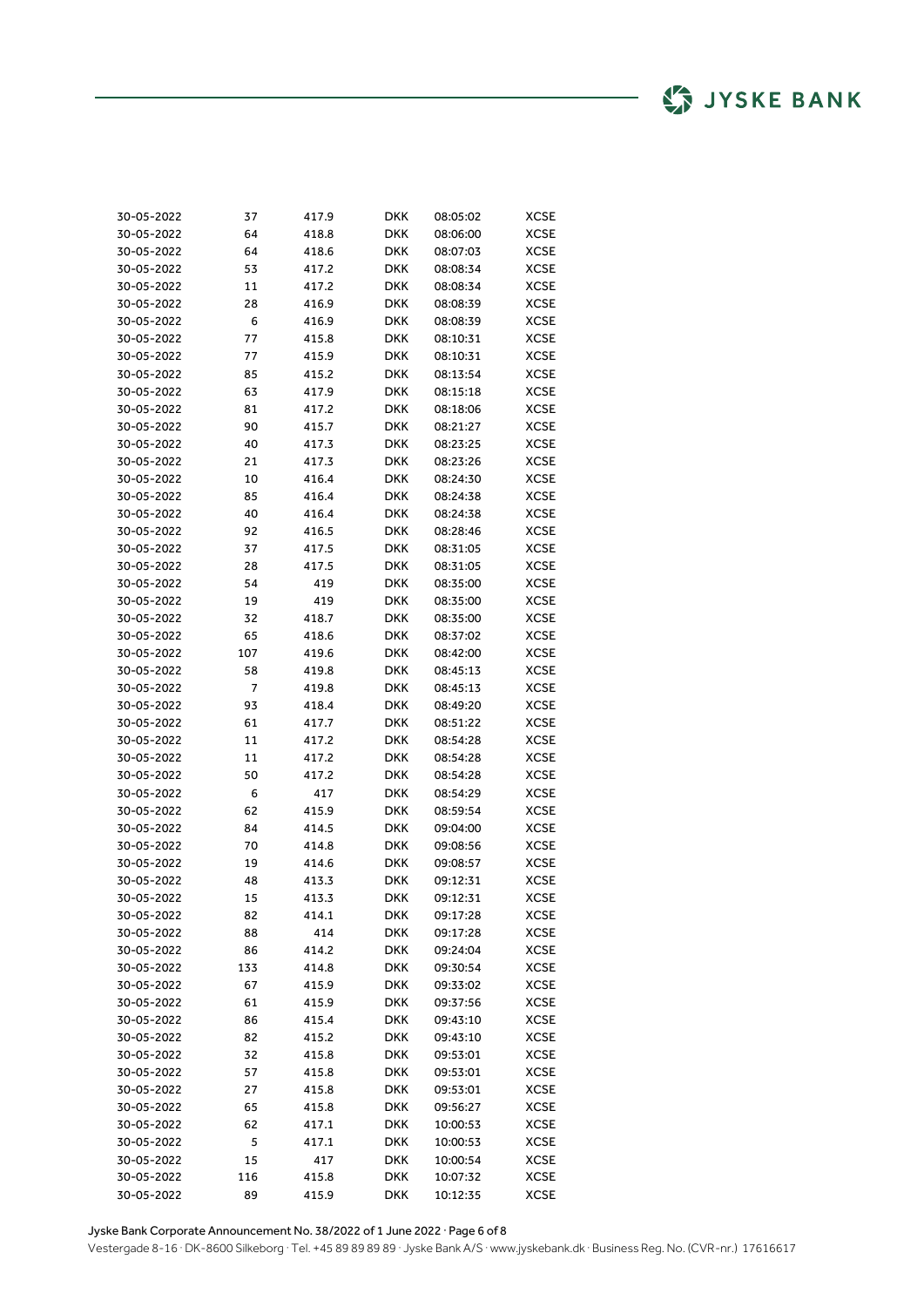| 30-05-2022 | 76  | 416.6 | DKK        | 10:17:51 | XCSE        |
|------------|-----|-------|------------|----------|-------------|
| 30-05-2022 | 64  | 416.3 | DKK        | 10:17:51 | XCSE        |
| 30-05-2022 | 12  | 416.3 | DKK        | 10:17:51 | XCSE        |
| 30-05-2022 | 112 | 416.7 | DKK        | 10:27:45 | XCSE        |
| 30-05-2022 | 106 | 417.2 | DKK        | 10:33:52 | XCSE        |
| 30-05-2022 | 93  | 417.7 | DKK        | 10:35:01 | XCSE        |
| 30-05-2022 | 61  | 417.6 | DKK        | 10:35:02 | XCSE        |
| 30-05-2022 | 86  | 417.7 | DKK        | 10:39:10 | XCSE        |
| 30-05-2022 | 21  | 417.7 | DKK        | 10:39:10 | XCSE        |
| 30-05-2022 | 37  | 417.6 | DKK        | 10:39:10 | XCSE        |
| 30-05-2022 | 70  | 417.6 | DKK        | 10:39:10 | XCSE        |
| 30-05-2022 | 70  | 417.5 | DKK        | 10:39:10 | XCSE        |
| 30-05-2022 | 62  | 417.7 | DKK        | 10:49:18 | XCSE        |
| 30-05-2022 | 79  | 416.7 | DKK        | 10:53:37 | <b>XCSE</b> |
| 30-05-2022 | 79  | 416.6 | DKK        | 10:53:37 | XCSE        |
| 30-05-2022 | 88  | 416.6 | DKK        | 11:01:44 | <b>XCSE</b> |
| 30-05-2022 | 117 | 416.6 | DKK        | 11:13:53 | XCSE        |
| 30-05-2022 | 52  | 416.5 | DKK        | 11:13:53 | XCSE        |
| 30-05-2022 | 32  | 416.5 | DKK        | 11:13:53 | XCSE        |
| 30-05-2022 | 41  | 416   | DKK        | 11:16:12 | XCSE        |
| 30-05-2022 | 40  | 416   | DKK        | 11:16:12 | XCSE        |
| 30-05-2022 | 9   | 416.5 | DKK        | 11:21:30 | XCSE        |
| 30-05-2022 | 100 | 416.5 | DKK        | 11:21:30 | XCSE        |
| 30-05-2022 | 73  | 416.6 | DKK        | 11:25:15 | XCSE        |
| 30-05-2022 | 109 | 416.8 | DKK        | 11:35:59 | XCSE        |
| 30-05-2022 | 64  | 416.7 | DKK        | 11:35:59 | XCSE        |
| 30-05-2022 | 10  | 416.7 | DKK        | 11:35:59 | XCSE        |
| 30-05-2022 | 82  | 416.9 | DKK        | 11:40:41 | XCSE        |
| 30-05-2022 | 68  | 416.8 | <b>DKK</b> | 11:43:38 | XCSE        |
| 30-05-2022 | 79  | 416.9 | DKK        | 11:47:03 | <b>XCSE</b> |
| 30-05-2022 | 65  | 417   | DKK        | 11:51:27 | XCSE        |
| 30-05-2022 | 10  | 416.7 | DKK        | 11:51:27 | XCSE        |
| 30-05-2022 | 55  | 416.7 | DKK        | 11:51:27 | XCSE        |
| 30-05-2022 | 89  | 417.7 | DKK        | 12:03:52 | XCSE        |
| 30-05-2022 | 89  | 417.2 | DKK        | 12:03:52 | XCSE        |
| 30-05-2022 | 91  | 415.2 | DKK        | 12:15:15 | XCSE        |
| 30-05-2022 | 91  | 415   | <b>DKK</b> | 12:15:15 | XCSE        |
| 30-05-2022 | 88  | 414.3 | DKK        | 12:30:02 | XCSE        |
| 30-05-2022 | 89  | 413.3 | DKK        | 12:36:18 | XCSE        |
| 30-05-2022 | 82  | 413.2 | DKK        | 12:36:18 | XCSE        |
| 30-05-2022 | 66  | 412   | DKK        | 12:47:23 | XCSE        |
| 30-05-2022 | 5   | 411.7 | <b>DKK</b> | 12:47:23 | <b>XCSE</b> |
| 30-05-2022 | 88  | 411.9 | DKK        | 12:52:20 | <b>XCSE</b> |
| 30-05-2022 | 69  | 411.4 | DKK        | 12:57:54 | <b>XCSE</b> |
| 30-05-2022 | 77  | 411   | <b>DKK</b> | 13:05:12 | <b>XCSE</b> |
| 30-05-2022 | 25  | 410.6 | <b>DKK</b> | 13:10:43 | XCSE        |
| 30-05-2022 | 45  | 410.6 | <b>DKK</b> | 13:10:43 | XCSE        |
| 30-05-2022 | 130 | 410.9 | DKK        | 13:17:07 | XCSE        |
| 30-05-2022 | 99  | 411.2 | <b>DKK</b> | 13:23:31 | XCSE        |
| 30-05-2022 | 74  | 411   | <b>DKK</b> | 13:29:36 | XCSE        |
| 30-05-2022 | 85  | 411.1 | DKK        | 13:35:02 | <b>XCSE</b> |
| 30-05-2022 | 68  | 410.9 | DKK        | 13:40:50 | <b>XCSE</b> |
| 30-05-2022 | 127 | 411.4 | <b>DKK</b> | 13:53:30 | XCSE        |
| 30-05-2022 | 64  | 411.3 | <b>DKK</b> | 13:53:30 | XCSE        |
| 30-05-2022 | 14  | 411.3 | DKK        | 13:53:30 | XCSE        |
| 30-05-2022 | 13  | 411.9 | DKK        | 14:02:46 | <b>XCSE</b> |
| 30-05-2022 | 100 | 411.9 | DKK        | 14:02:46 | XCSE        |

Jyske Bank Corporate Announcement No. 38/2022 of 1 June 2022 ∙ Page 7 of 8 Vestergade 8-16 ∙ DK-8600 Silkeborg ∙ Tel. +45 89 89 89 89 ∙ Jyske Bank A/S ∙ www.jyskebank.dk ∙ Business Reg. No. (CVR-nr.) 17616617